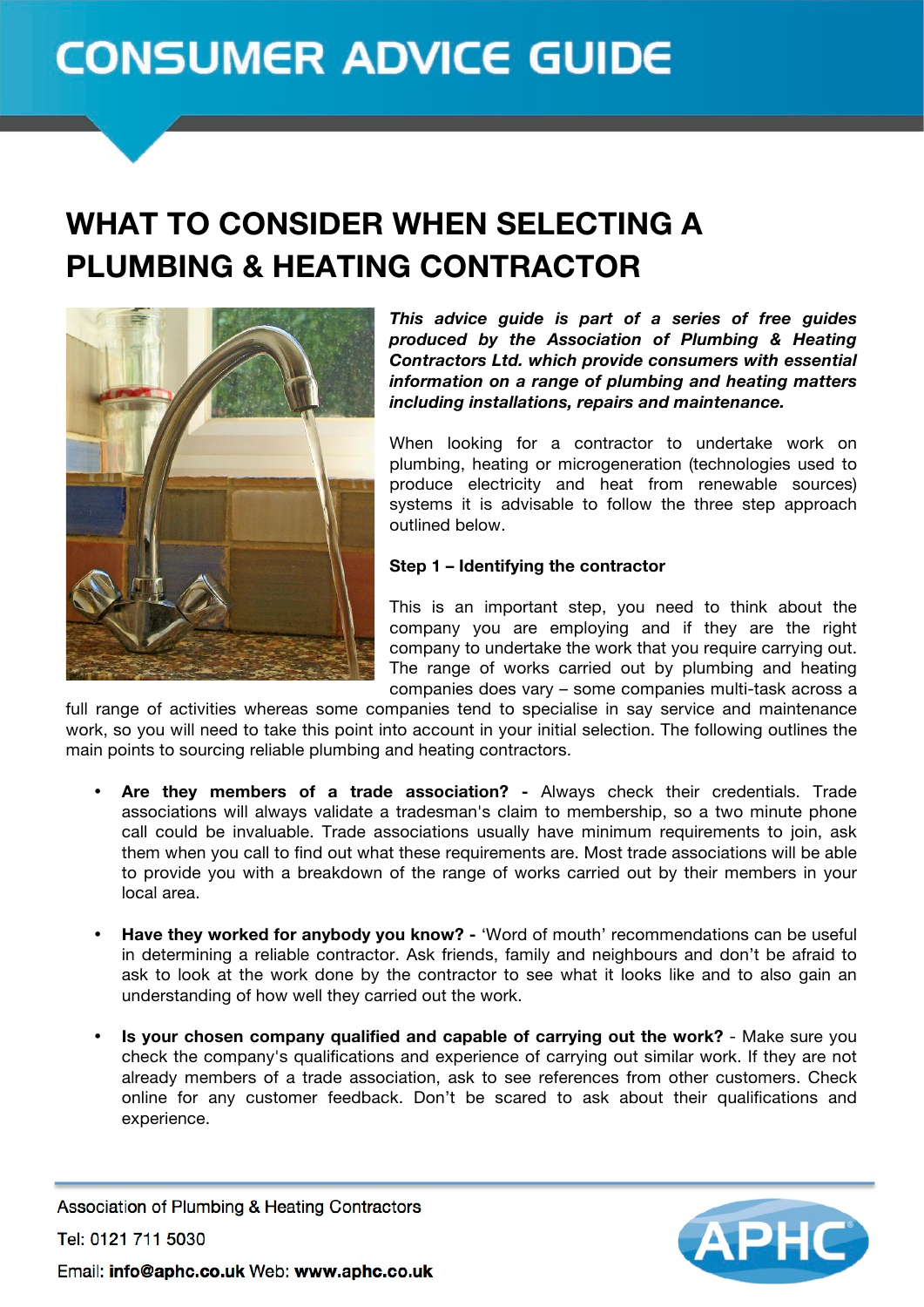- **Are they a good business?**  You should pick a contractor that has:
	- A physical address **-** you may need to make contact both during and after the work, beware of companies that don't readily provide this information.
	- A contact telephone number again you may need to make contact by telephone, particularly if an emergency situation arises such as a leak, so a contact number is vital.
	- An established time in business ask how long they have been in business as this can be a useful indication, a contractor with a reputation to persevere is more likely to be around if you have problems later.
	- One final pointer in this step is to always remember that work on gas systems and appliances by law must only be undertaken by an organisation in membership to the Gas Safe Register.

## **Step 2 – Know what you want**

Do you understand exactly what you need? Problems can arise from customers not asking for the right information when employing a contractor. This can cause a misunderstanding when pricing for the works.

**An estimate** is simply a rough guess of how much the work will cost – contractors may need to provide an estimate for the works when full information is not available at the pricing stage, an example of this could be where the work cannot be properly surveyed, in which case it may only be possible to provide a 'ball park' figure.

**A quotation** will give you a fixed price for the works. In all but emergency work you should expect to receive either an estimate or quotation in writing prior to the work taking place. The quotation or estimate should provide detail on the range of works to be carried out and on which the price for the job is based. There can be differences in prices for the job, the cheapest is not always the best value for money and the most expensive does not always guarantee quality. Use the following pointers to assist with outlining the work you require and its link to selecting the right contractor.

- **What exact work do you want carried out? -** Write down a description of the work or draw sketches of what you want carried out in as much detail as you can. The clearer you are about the work you want done, the more likely that you will be able to describe it to the contractor pricing for the works. It also makes sense to seek the advice of contractors during the site survey/pricing stage, you are employing them as experts but be prepared to question and obtain reasoning for the recommendations put forward. A good quality experienced contractor will be able to substantiate their recommendations.
- **Get at least 3 quotations –** It's normally considered good practice to get three written quotations or estimates from different companies with a breakdown of work to be undertaken. If you provide an outline specification for the work, you can be sure the quotes you receive will be on a like for like basis. Compare like for like and examine what the contractor is providing for in the price. Keep in mind that the cheapest quote may not necessarily be the best.

**Has VAT been included?** - Ask whether VAT has been included. This can often be a nasty shock if not planned for as it adds 20% to the total.

**Do they give any guarantees?** - Ask if the work is covered by a guarantee and how long the guarantee lasts for together with the guarantee periods for any major components supplied e.g. the boiler.

**Is the price acceptable?** - Most importantly can you afford the price for the works? If the price from your preferred company is too expensive it is worth talking to them to see if there is any way the price

Association of Plumbing & Heating Contractors

Tel: 0121 711 5030



Email: info@aphc.co.uk Web: www.aphc.co.uk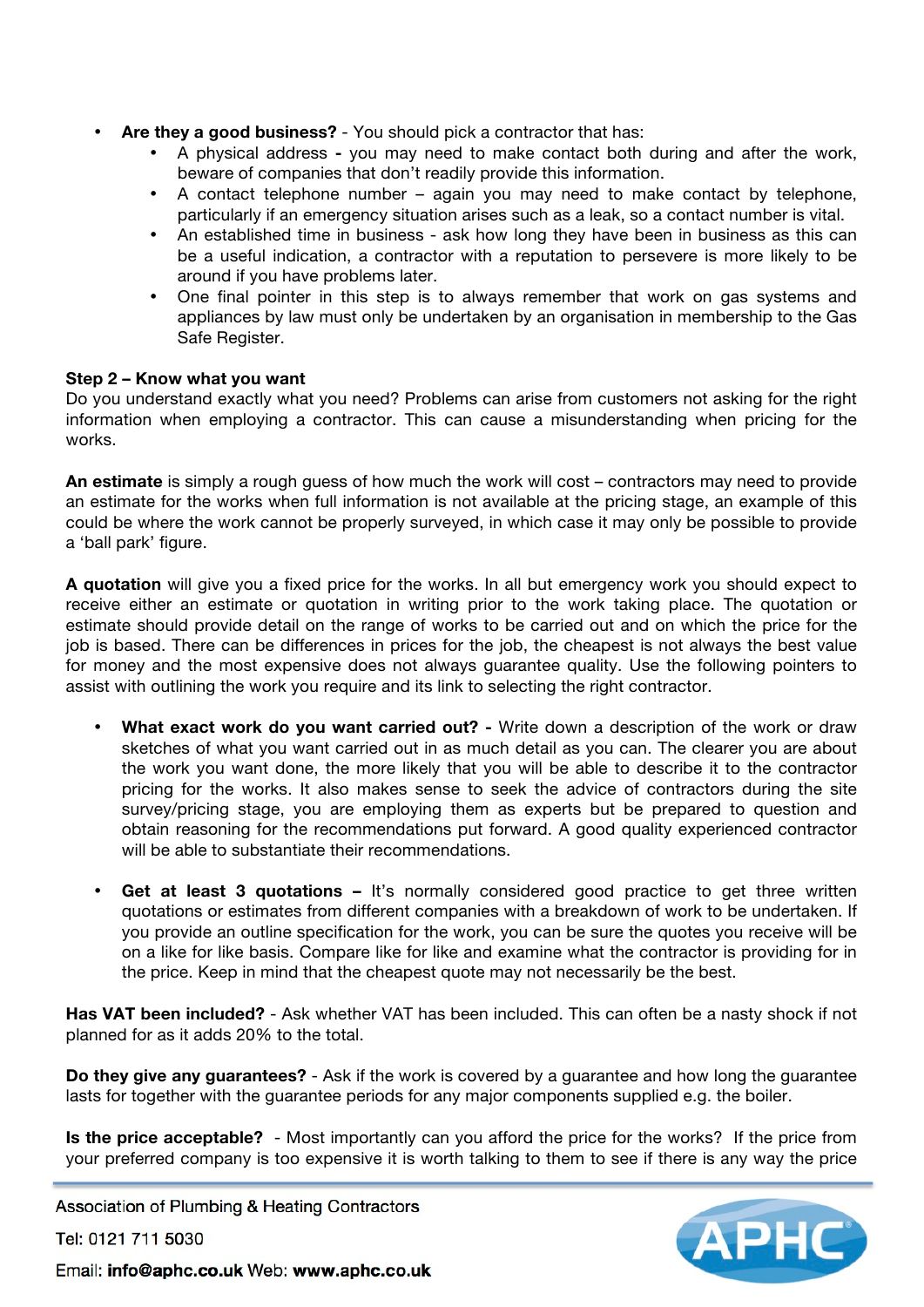could be reduced, but they won't be under any obligation to lower the price. Should you start working with them you can't renegotiate the price later. Be certain you know what you're getting into upfront.

**How long will the work take and when can they start?** - If it is a big job, make sure you get start and completion dates in writing as part of any written documentation.

**Are Local Authority approvals required?** - Find out if you require any planning permission or building regulation approval before any works begin. Your local authority planning department should be able to advise you. Check if costs for these are included and whether your chosen contractor is going to handle approval arrangements for you.

# **Do they give you confidence?**

Think about how a company responds to your enquiry:

- Did they turn up on time?
- How carefully did they survey and measure?
- How carefully did they listen to you and understand your requirements?

Ask when you can expect the quotation and check whether it arrives on time. Go with your instincts and if you feel uncomfortable with a contractor then perhaps it makes more sense to look elsewhere.

#### **Step 3 – Commissioning the work and work progress**

Just because you have identified the work to be carried out, have checked the contractor's credentials and have received a good quote doesn't mean that it's the end of the process. You should check and confirm the finer points before placing the order.

**Before you accept the quotation** - For large jobs, you should form a proper contract with the contractor – a simple contract could be signed acceptance of the quotation, a more detailed contract could have quite detailed conditions and clauses. Beware of verbal agreements as they can lead to misunderstanding, and do not carry much legal standing.

One of the most important requirements for many customers is to gain an understanding of the start and finish dates for the works. It's quite normal for these to be detailed with the quote for the works. Additional information that you might like to determine includes what time they will arrive and leave, and if they will come everyday until the job is complete.

If the work is inside your home, check whether you need to remove any furniture, carpets and curtains. Ask what safeguards the company will make to protect your home? Do they have public liability insurance cover in the event of any damage?

Check what items are excluded from the contract, pipework boxing or re-decorating as a consequence of the work will often be excluded from the price so gaining an understanding of any later works to be carried out is important.

Check whether a deposit is required and when final payment is due, it is always preferable to leave money outstanding until the job has been completed. Be sure to obtain written receipts for all payments. Never pay the whole amount upfront.